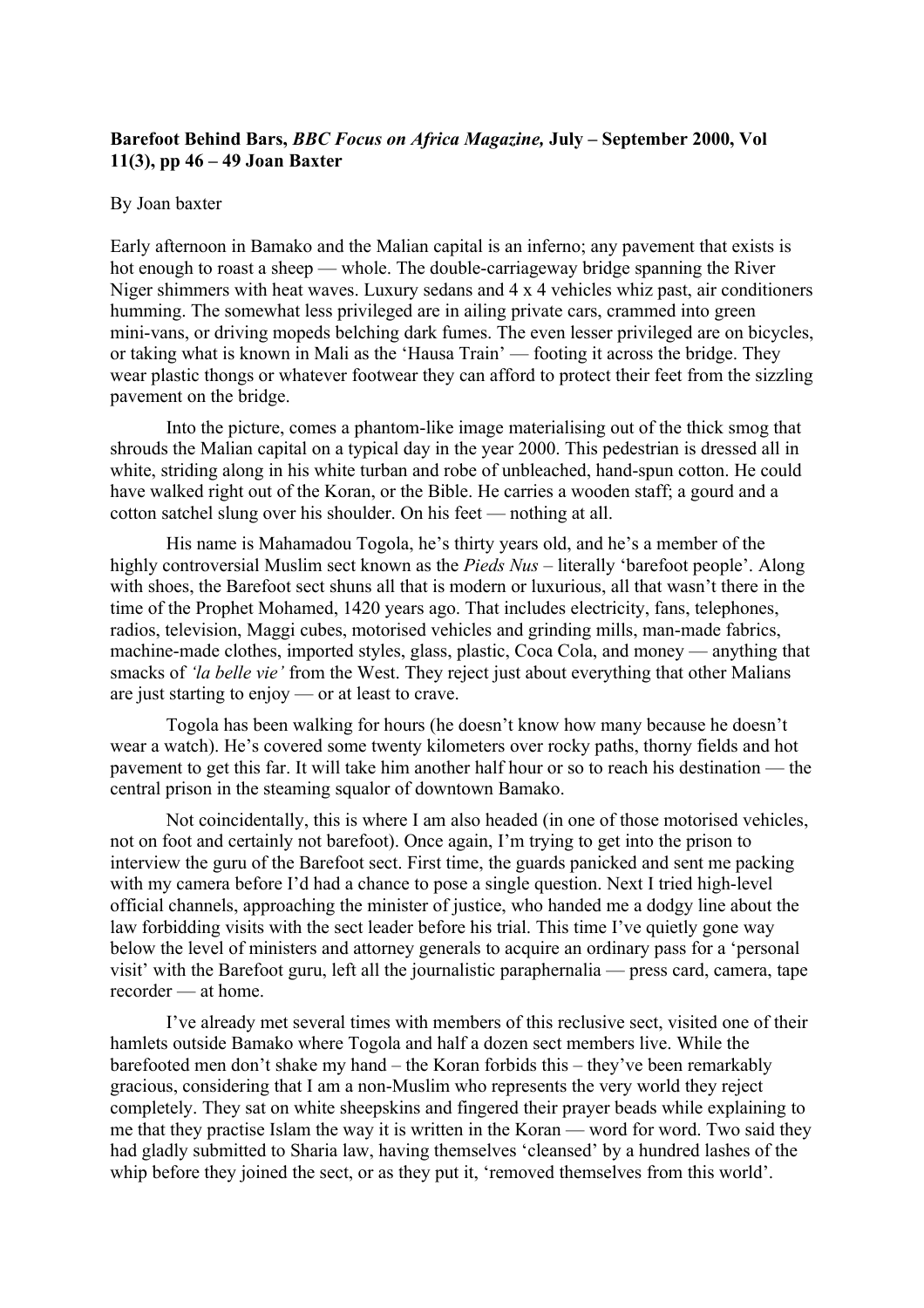They recounted in intimate detail the story of how fifteen years ago, their leader, Chiek Ibrahim Kalim Kanouté was a 'brilliant student at a technical college in Bamako, without great ambition, hope or faith enough to pray'. Then he experienced a series of three night-time visitations from an apparition shrouded in white robes and light, telling him to get up for early morning prayers. During that third visitation, the apparition shouted so loudly that Kanouté tumbled out of bed in shock and raced to the washroom to perform his ablutions. He was barefoot then, and has been ever since.

Next he spent a year of 'spiritual solitude in the bush', during which his disciples maintained he 'absorbed the teachings of the Koran, directly from the Prophet Mohamed'. He came to be known as the 'crazy man who lives in the tree trunk'. Then, slowly, people far and wide began coming to him for healing and decided he wasn't crazy at all. He healed with prayers, refusing money and asking only that people take up the Word of the Koran. In this way, the sect began to grow and to spread.

I asked them if it didn't pain terribly to walk barefoot.

'Yes, but that pain is what we feel when God is absorbing man's sins.'

'And how do you survive if you don't use money?'

'We grow millet and sorghum, harvest honey, fish, raise livestock. When we need something we can't grow, like this cotton we wear, we barter with our own produce.'

I wanted to know about Barefoot women, whom I could hear inside huts sealed with straw mats. The men said they 'protect' their wives who stay out of sight in the compound, inside their huts when strangers were present. I had only their word that the women were happy Barefoot apostles.

'They do not ask for millions of CFA francs for their hand in marriage as most women do these days, they ask only for a cotton robe,' said one sect member. 'Even marriage today has been corrupted. You see this country full of so-called Holy Men, Marabouts, preaching the Koran while they run after fast woman, in luxury cars and in big villas. This is not God's way.'

But what about the murder charges? Was that God's way? For that, they said I should see their leader.

So here I am now on this sweltering afternoon, waiting for the prison doors to open at two-thirty. Many people have suggested I'm 'as crazy as the *Pieds Nus'* for going near this sect that has so unsettled established Islamic associations and the authorities in Mali, outraged the legal community. In August 1998, Judge Oumar Ba was brutally hacked to death in the town of Dioila, about 130 kilometres east of the capital. Two sect members were charged with murder, the sect leader charged with complicity. They have been in prison awaiting trial since September 1998.

Despite his incarceration, Kanouté and the Barefoot sect have never been more in the public eye. Every day, flocks of barefooted men make their way across the bridge and into town to visit their spiritual guide. The Oumar Ba Association, which sprang up after the judge's murder, maintain that the sect is 'fanatic and dangerous, growing too fast for public safety'. They say they hope that Kanouté will remain behind bars for a long, long time.

But even confined to prison, the Barefoot guru wields considerable influence, as I am about to discover. Thanks to Diougouss, a popular radio personality in Bamako who has taken up the Barefoot cause, several sect members who have charmed the prison guards, and that